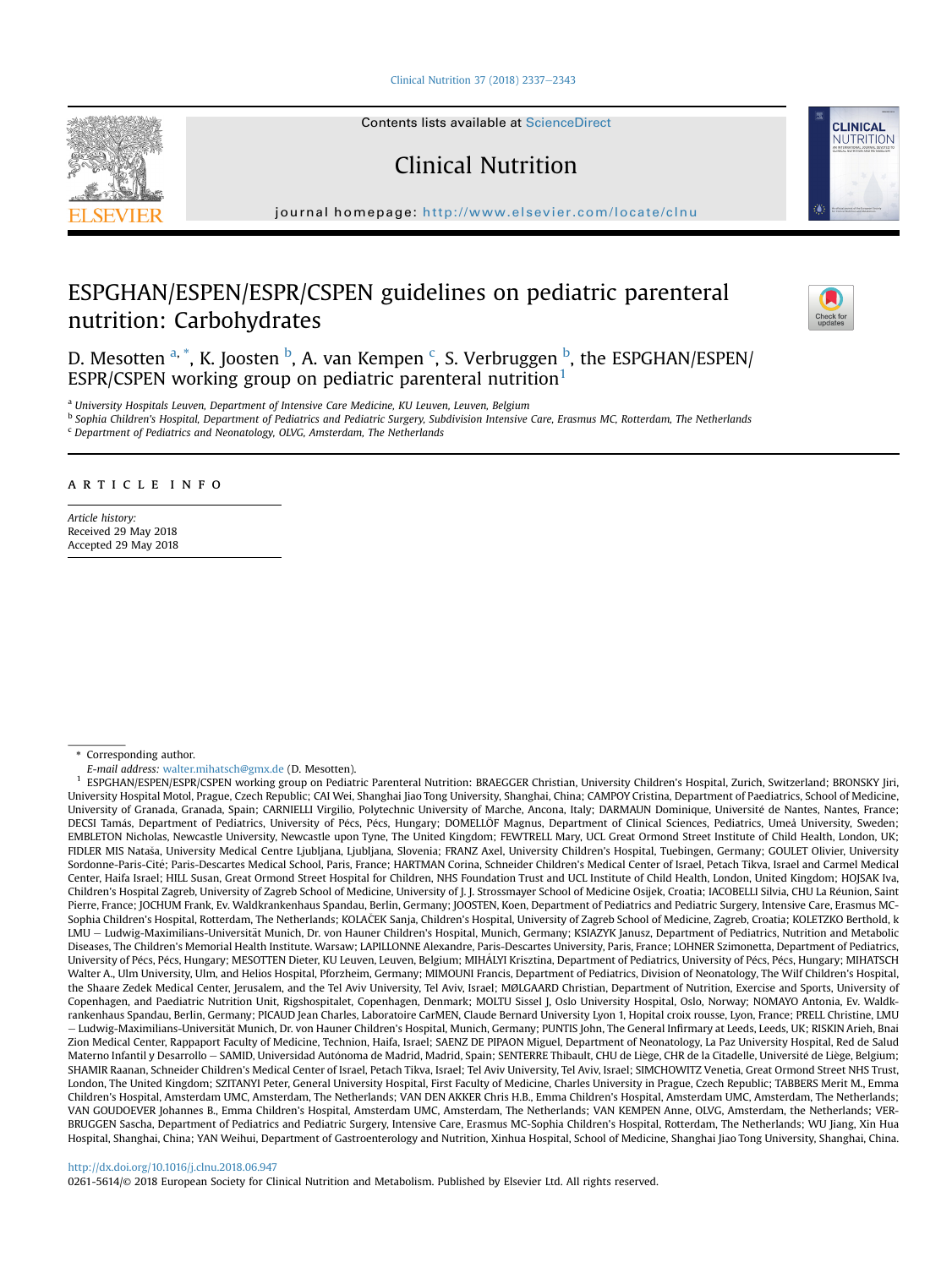## Table: Recommendations for carbohydrates

- R 5.1 The amount of glucose to be provided by PN should be guided by [1] the balance between meeting energy needs and the risks of overfeeding/excess glucose load [2], phase of illness (acute, stable, recovery/growing) [3], macronutrient supply by enteral and parenteral nutrition, and [4] glucose administered outside enteral and parenteral nutrition, e.g. with medication (GPP, conditional recommendation)
- R 5.2 Excessive glucose intake should be avoided because it may be responsible for hyperglycemia (LoE 1–, RG A, strong recommendation), causes increased lipogenesis and fat tissue deposition together with subsequent liver steatosis and enhanced production of VLDL triglycerides by the liver (LOE 2+, RG B, strong recommendation), and may cause increased CO2 production and minute ventilation (LoE 2+, RG B, strong recommendation)
- R 5.3 Glucose intake does not lower protein catabolism in the acute phase of critical illness (LoE 1–, RG A, strong recommendation)<br>R 5.4 Recommended parenteral glucose supply in (pre)term newborns in mg/kg per min (g/kg
- Recommended parenteral glucose supply in (pre)term newborns in mg/kg per min (g/kg per day) (LoE 2+, RG B, conditional

|                 | Day 1                  | Day 2 onwards                         |
|-----------------|------------------------|---------------------------------------|
|                 | Start with             | Increase gradually over $2-3$ days to |
| Preterm newborn | $4 - 8$ (5.8 $-11.5$ ) | Target $8-10(11.5-14.4)$              |
|                 |                        | Min 4 (5.8); max 12 (17.3)            |
| Term newborn    | $2.5 - 5(3.6 - 7.2)$   | Target $5-10(7.2-14.4)$               |
|                 |                        | Min 2.5 (3.6); max 12 (17.3)          |

R 5.5 Newborns < 28 days of age, who have an episode of acute illness such as infection or sepsis, should temporarily receive the carbohydrate supply of day 1 (R5.4), guided by the blood glucose levels (GPP, conditional recommendation)

R 5.6 Recommended parenteral glucose supply in infants and children according to body weight and phase of illness. The units are mg/kg/min (g/kg per day) (LoE 1+, RG A, strong recommendation)

|                | Acute phase            | Stable phase         | Recovery phase     |
|----------------|------------------------|----------------------|--------------------|
| $28 d - 10 kg$ | $2 - 4(2.9 - 5.8)$     | $4 - 6(5.8 - 8.6)$   | $6 - 10(8.6 - 14)$ |
| $11 - 30$ kg   | $1.5 - 2.5(2.2 - 3.6)$ | $2 - 4(2.8 - 5.8)$   | $3 - 6(4.3 - 8.6)$ |
| $31 - 45$ kg   | $1 - 1.5(1.4 - 2.2)$   | $1.5 - 3(2.2 - 4.3)$ | $3-4(4.3-5.8)$     |
| $>45$ kg       | $0.5-1(0.7-1.4)$       | $1 - 2(1.4 - 2.9)$   | $2 - 3(2.9 - 4.3)$ |

Acute phase = resuscitation phase when the patient requires vital organ support (sedation, mechanical ventilation, vasopressors, fluid resuscitation). Stable phase  $=$  patient is stable on, or can be weaned, from this vital support.

Recovery phase  $=$  patient who is mobilizing.

R 5.7 Blood glucose measurements should preferably be performed on equipment validated for use such as blood gas analysers (LoE 2+, RG B, strong recommendation) R 5.8 Hyperglycaemia >8 mmol/L (145 mg/dL) should be avoided in paediatric ICU patients because of increased morbidity and mortality (LoE 1+, RG A, strong

recommendation) R 5.9 In children in the PICU, repetitive blood glucose levels >10 mmol/L (180 mg/dL) should be treated with continuous insulin infusion (LoE 1+, RG A, strong

recommendation)

R 5.10 Hyperglycaemia >8 mmol/L (145 mg/dL) should be avoided in neonatal ICU patients because it is associated with increased morbidity and mortality (LoE 2-, RG B, strong recommendation)

R 5.11 In neonates in the NICU, repetitive blood glucose levels >10 mmol/L (180 mg/dL) should be treated with insulin therapy, when reasonable adaptation of glucose infusion rate has been insufficient (LoE 2++, RG 0, conditional recommendation)

R 5.12 Repetitive and/or prolonged hypoglycaemia <2.5 mmol/L (45 mg/dL) should be avoided in all ICU patients (extrapolated LoE 2+, RG 0, strong recommendation)

#### 1. Methods

Literature Search

Medline search, Pub-Med search, Embase, expert search

Search conducted on 30.11.2014 and on 17.09.2016

Timeframe: publications from <1946 to 17.09.2016>.

Type of publications: original papers, meta-analyses and overviews

Key words: children, parenteral nutrition, glucose, carbohydrate, energy-resource, insulin, critical illness

Language: English

## 2. Introduction

R 5.1 The amount of glucose to be provided by PN should be guided by [1] the balance between meeting energy needs and the risks of overfeeding/excess glucose load [2], phase of illness (acute, stable, recovery/growing) [3], macronutrient supply by enteral and parenteral nutrition, and [4] glucose administered outside enteral and parenteral nutrition, e.g. with medication (GPP, conditional recommendation, strong consensus)

Carbohydrates are the main source of energy in nutrition and usually provide 40-60% of the energy supply in western diets. The majority of the carbohydrate derived from a normal diet reaches the body's peripheral tissues as glucose. Glucose is utilised by all cells and serves as metabolic fuel for muscle, liver, heart, kidneys and gut and as the obligate energy source for brain, renal medulla and erythrocytes. Glucose is the main carbohydrate utilized during foetal life; in the last trimester of pregnancy about 5 mg/kg per min (7 g/kg per day) of glucose crosses the placenta. In parenteral nutrition (PN) carbohydrate is provided as dextrose (D-Glucose), in its monohydrate form. Dextrose usually contributes most to the osmolality of the PN-solution.

Recommendations were established by considering [\[1\]](#page-5-0) the consequences of excessive glucose intake during PN [\[2\],](#page-5-0) the rate of glucose production and oxidation and [\[3\]](#page-5-0) the risk of hypoglycaemia. Energy provision during PN includes the use of intravenous fat emulsions (IVFE) (see Lipids chapter) and intravenous amino acid administration (see Amino acids chapter). Therefore, the recommendations for these macronutrients need to be taken into account in order to meet the energy requirements.

When establishing the lower and upper glucose intake recommendations two important factors have to be considered; respectively cerebral glucose utilization and the effect of glucose intake on protein catabolism [\[1\]](#page-5-0). A recommendation for higher glucose intake in the neonatal or paediatric ICU would decrease the risk of hypoglycaemia and presumably provide more energy for protein anabolism and growth. However, whole body glucose metabolism in neonates and children is highly modified during (acute) critical illness  $[2-4]$  $[2-4]$ . During acute illness protein catabolism is not modified with increasing glucose intake, while hyperglycaemia, which occurs more frequently during this phase, might be as undesirable as hypoglycaemia  $[5-7]$  $[5-7]$  $[5-7]$ . Therefore, the basis for glucose intake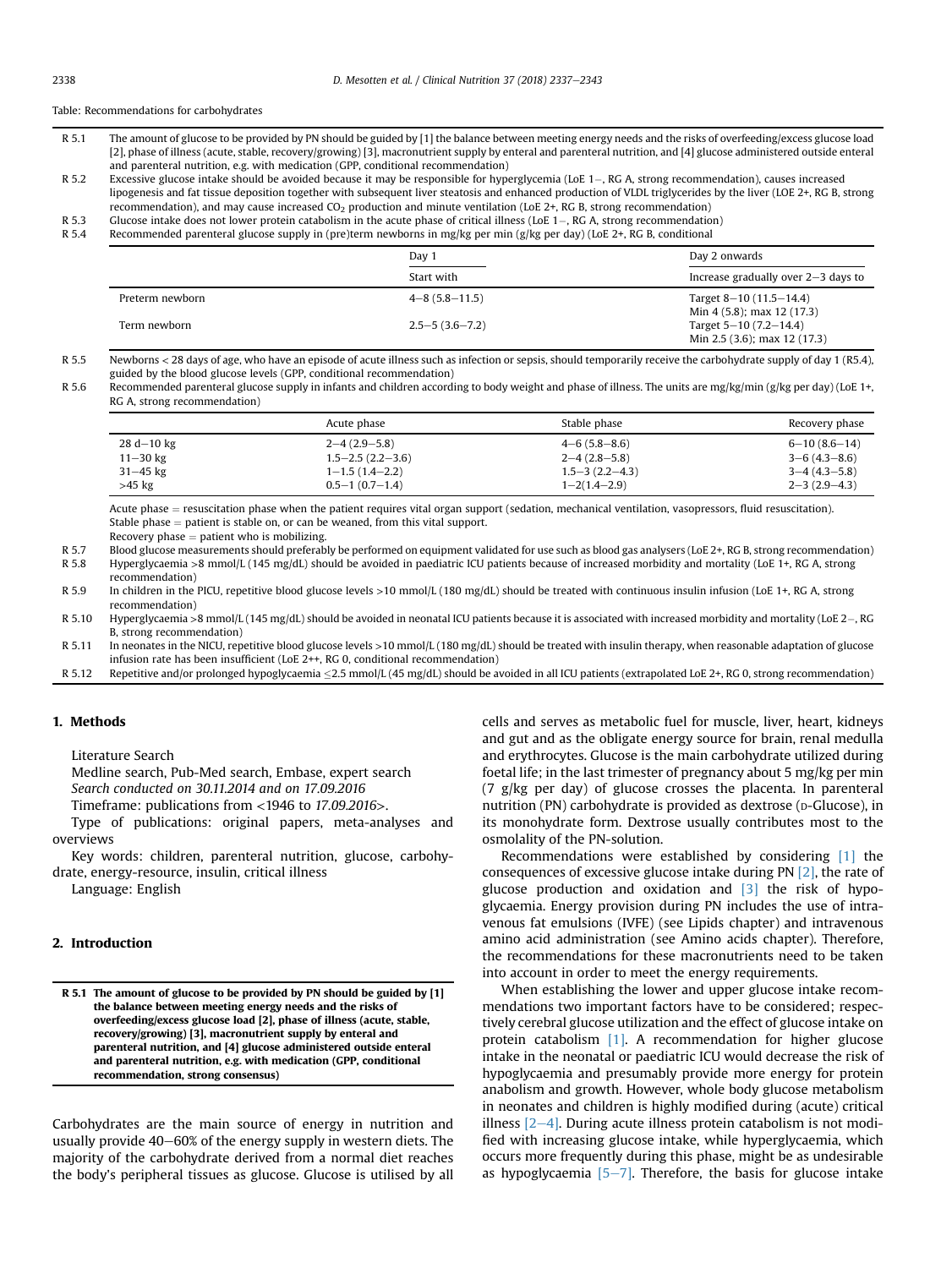recommendation in the acute, critically ill neonate or child deserves a separate approach.

Glucose metabolism is influenced by age, acute illness, nutritional state and the concomitant provision of other macronutrients. Hence, the amount of glucose to be provided by PN should be guided by [1] the balance between meeting energy needs and the risks of overfeeding/excess glucose load [2], phase of illness (acute, stable, recovery/growing) [3], macronutrient supply from enteral and parenteral nutrition, and [4] glucose administered outside enteral and parenteral nutrition, e.g. with medication.

The statements and recommendations that follow should be taken into consideration when treating a (critically) ill child or neonate who cannot be enterally fed during the acute and/or stable phase of his illness. Neonates and children with a (suspected) underlying metabolic disorder require specific carbohydrate intakes, which are not covered in this chapter.

## 3. Consequences of overfeeding with glucose

| R 5.2 | Excessive glucose intake should be avoided because it may be        |
|-------|---------------------------------------------------------------------|
|       | responsible for hyperglycemia (LoE 1–, RG A, strong                 |
|       | recommendation), causes increased lipogenesis and fat tissue        |
|       | deposition together with subsequent liver steatosis and enhanced    |
|       | production of VLDL triglycerides by the liver (LOE 2+, RG B, strong |
|       | recommendation), and may cause increased $CO2$ production and       |
|       | minute ventilation (LoE 2+, RG B, strong recommendation, strong     |
|       | consensus)                                                          |
|       |                                                                     |

R 5.3 Glucose intake does not lower protein catabolism in the acute phase of critical illness (LoE  $1-$ , RG A, strong recommendation, strong consensus)

When glucose is administered in excess of the amount that can be directly oxidized for energy production and glycogen synthesis, the excess is directed to lipogenesis, thus promoting fat deposition [\[8,9\].](#page-5-0) Restoration or accumulation of fat stores may be a nutritional goal in infants and children with (severe) malnutrition or rapid growth, by providing more lipids rather than by excessive carbohydrate administration. Excessive fat deposition and dyslipidaemia may be deleterious, especially during the acute phase of critical illness  $[10]$ . The conversion of glucose into lipids partially accounts for the increase in energy expenditure observed with high rates of glucose infusion [\[11\]](#page-5-0). Excessive glucose intake as well as total energy delivery and amino acid intake, increases  $CO<sub>2</sub>$  production and minute ventilation  $[12-14]$  $[12-14]$ . Excessive glucose intake may also impair liver function especially by inducing steatosis, while its contribution to the development of cholestasis is not clearly established [\[15,16\].](#page-5-0) Studies in healthy adults suggest that high carbohydrate feeding leads to an increase in total very-low-density lipoprotein (VLDL) triglyceride secretion rate from de novo synthesis, primarily due to stimulation of the secretion of preformed fatty acids  $(FA)$  [\[17\].](#page-5-0) These results imply that the liver derives its energy from carbohydrate oxidation rather than from FA oxidation. FA taken up by the liver are channelled into VLDL triglycerides. Hepatic steatosis results when export of the VLDL triglycerides does not keep pace with triglyceride production [\[17,18\]](#page-5-0). High carbohydrate intake, both in hypercaloric as well as eucaloric conditions, leads to lipogenesis [\[19,20\]](#page-5-0).

Furthermore, high carbohydrate intake induces insulin resistance through activation of the transcription factor ChREBP (carbohydrate response element binding protein) to protect the liver from glucose overload, which will lead to a counterproductive increase in hepatic glucose production [\[21\]](#page-5-0). Critical illness causes dyslipidaemia, characterized by increased triglycerides and VLDL, and hypocholesterolaemia [\[10,22,23\]](#page-5-0). Although these pathways have not been thoroughly studied in critically ill neonates or children, dyslipidaemia has been observed in septic children [\[24\].](#page-5-0) Therefore, excess glucose intake may exacerbate critical illness related dyslipidaemia in children as in adults.

Another concern of parenteral glucose overfeeding is its association with hyperglycaemia. In critically ill children this is caused by insulin resistance as well as beta-cell dysfunction [\[25,26\].](#page-5-0) The consequences and management of hyperglycaemia in critically ill children are discussed in the final paragraph of this chapter.

Adding lipid emulsions and amino acid infusions allow the energy input to be diversified, and glucose intake to be decreased, while maintaining adequate energy intake [\[27\].](#page-5-0) In preterm newborns, protein metabolism is influenced by the amount and composition of energy intake [\[28,29\].](#page-5-0)

The glucose intake recommendations in the former guidelines did not cater for acute critical illness [\[30\].](#page-5-0) Under these circumstances, the administration of total caloric and glucose amounts appropriate for healthy, growing infants and children may induce hyperglycaemia and other metabolic derangements [\[5,31\].](#page-5-0) Decreased energy recommendations in the acute phase of critical illness (chapter 1) allow the parenteral glucose intake to be lowered. The amount of glucose and/or energy intake does not impact protein metabolism in the acute post-operative phase [\[6,7\].](#page-5-0) Reduced glucose intake in these critically ill infants safely lowered high blood glucose levels, despite an increased endogenous glucose production [\[31,32\].](#page-5-0) A study in burned children (age 7.3  $\pm$  5.4 y) also showed that judicious use of parenteral nutrition within one week of injury by capping glucose intake at  $5-7$  mg/kg/min was safe and effective, while minimizing complications of PN [\[33\].](#page-5-0) When a patient is recovering, insulin resistance will decrease and glucose metabolism will improve. This will allow a higher glucose supply, necessary for rehabilitation and growth.

## 4. Rate of endogenous glucose production and rate of glucose oxidation

The efficiency with which glucose is utilised should guide the upper limit of carbohydrate supply, while the lower limit is defined by the risk of hypoglycaemia. The majority of quantitative estimates of production and oxidation of glucose have been performed using stable isotopic tracers and indirect calorimetry (IC) in healthy term or preterm newborns. Stable isotope studies cannot be used at the bedside and IC has several limitations. Furthermore, IC uses a Respiratory Quotient >1 as marker of excessive glucose intake, but this has not been validated. Rate of glucose oxidation (RGO) and endogenous rate of glucose production (RGP) can be measured with stable isotopes. Exogenous glucose delivered in excess of the rate of glucose oxidation (RGO) may enter non-oxidative pathways and is unlikely to improve energy balance. Decreasing or stopping endogenous glucose production would be a normal physiological response. When exogenous glucose is insufficient this would increase the RGP, however this could be insufficient to prevent hypoglycaemia. Again, these responses are affected by age as well by the phase of illness.

#### 4.1. Endogenous glucose production in preterm infants

In preterm infants RGP, gluconeogenesis and glycogenolysis have been studied under different nutritional circumstances, showing that RGP in preterm infants is influenced by IV glucose and PN. RGP increased in preterm infants when the exclusive IV exogenous glucose administration was diminished from 6 to 4 mg/kg per min. Nevertheless, the increased RGP was not enough to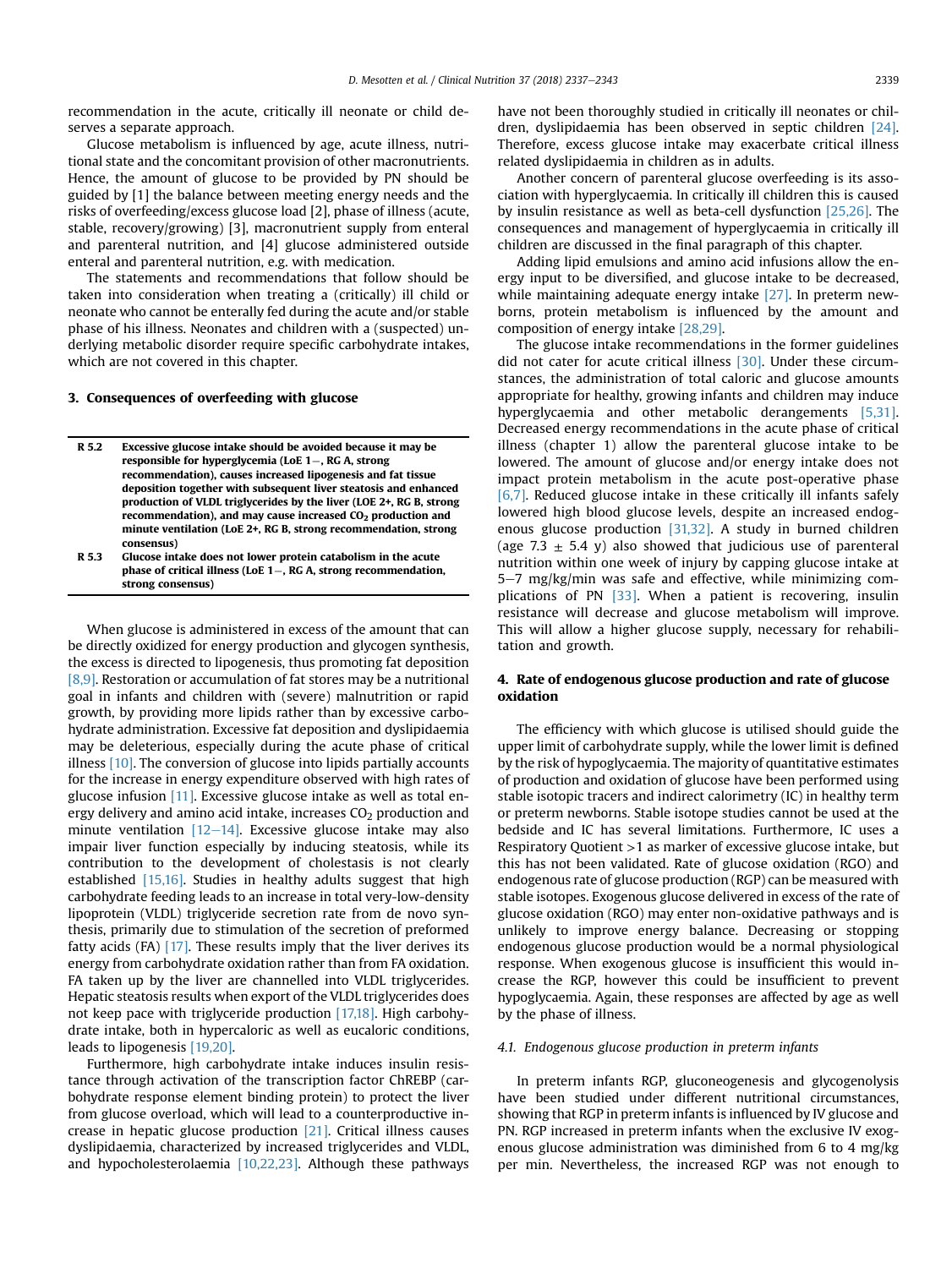prevent a drop in plasma glucose concentration [\[39\]](#page-5-0). Gluconeogenesis is responsible for about 31% of RGP in fasting, healthy full term newborns [\[40\]](#page-5-0) and for up to 75% in healthy preterms receiving IV glucose or PN [\[39,41\].](#page-5-0) RGP and gluconeogenesis can be stimulated in preterm infants by administration of glycerol, IV lipids or PN  $[39,42-44]$  $[39,42-44]$ , but not by the administration of alanine  $[45]$ . Glucagon increases glucose production from glycogenolysis in preterm infants. Nevertheless, the response is low, especially considering their increased needs [\[46\]](#page-5-0). These studies show that preterm infants are capable of glucose production and gluconeogenesis. However, production capacity is limited and therefore they depend both on exogenous glucose and PN components to maintain glucose homeostasis and avoid hypoglycaemia.

On the other hand, several studies showed that in extremely preterm neonates  $(24-29$  weeks) endogenous glucose production and gluconeogenesis on day  $3-4$  were not affected by the glucose infusion rate or blood glucose levels [\[41,42,47\].](#page-5-0) In contrast, in moderately preterm neonates (31  $\pm$  1.5 weeks) the endogenous glucose production on day 8 was suppressed completely by parenteral glucose intake [\[48\]](#page-5-0). These studies suggest that the inability to suppress glucose production or gluconeogenesis may contribute to the risk of hyperglycaemia in extremely preterm infants.

#### 4.2. Endogenous glucose production in older infants and children

The basal rate of endogenous glucose production (RGP) varies from 2 mg/kg per min (2.9 g/kg per day) in adults, to 8 mg/kg per min (11.5 g/kg per day) in preterm infants [\[39,49\]](#page-5-0). The RGP is maximal during the postnatal period and decreases gradually with age [\[46\].](#page-5-0) Few studies are available for infants and children, and even fewer during acute critical illness. In post-surgical critically ill infants  $(5-10$  months of age) reducing parenteral glucose intake in the acute phase to 2.5 mg/kg per min lowered high glycaemic levels and increased the RGP, primarily through increased glycogenolysis [\[31,32\].](#page-5-0)

#### 4.3. Rate of glucose oxidation

During PN, the rate of parenteral glucose delivery should not exceed the maximum rate of glucose oxidation (RGO). Only three studies have measured RGO in children, showing significant differences among patients according to their age and clinical status. In appropriate for gestational age preterm infants, the RGO is 6–8 mg/kg per min (8.6–11.5 g/kg per day) [\[50,51\].](#page-6-0) In term infants after surgery or infants on long-term PN, the maximal RGO is about 12 mg/kg per min (17.2 g/kg per day)  $[52,53]$ . In contrast, a small study in critically burned children  $(1-11 \text{ y})$  demonstrated the maximal RGO (3.8 mg/kg per min or 5.5 g/kg per day) to be at a glucose intake of 5 mg/kg per min [\[54\]](#page-6-0).

4.4. General recommendations for parenteral carbohydrate intake

| R 5.4        | Recommended parenteral glucose supply in (pre)term newborns<br>in mg/kg per min (g/kg per day) (LoE 2+, RG B, conditional<br>recommendation, strong consensus) |                        |                                                          |
|--------------|----------------------------------------------------------------------------------------------------------------------------------------------------------------|------------------------|----------------------------------------------------------|
|              |                                                                                                                                                                | Day 1                  | Day 2 onwards                                            |
|              |                                                                                                                                                                | <b>Start with</b>      | Increase gradually over $2-3$ days to                    |
|              | <b>Preterm newborn</b>                                                                                                                                         | $4 - 8$ (5.8 $-11.5$ ) | Target $8-10(11.5-14.4)$<br>Min 4 (5.8); max 12 (17.3)   |
| Term newborn |                                                                                                                                                                | $2.5 - 5(3.6 - 7.2)$   | Target $5-10$ (7.2-14.4)<br>Min 2.5 (3.6); max 12 (17.3) |

| R 5.5<br>R 5.6 | Newborns $<$ 28 days of age, who have an episode of acute illness<br>such as infection or sepsis, should temporarily receive the<br>carbohydrate supply of day 1 (R5.4), guided by the blood glucose<br>levels (GPP, conditional recommendation, strong consensus)<br>Recommended parenteral glucose supply in infants and children<br>according to body weight and phase of illness. The units are<br>mg/kg/min (g/kg per day) (LoE 1+, RG A, strong recommendation,<br>strong consensus) |                     |                    |
|----------------|--------------------------------------------------------------------------------------------------------------------------------------------------------------------------------------------------------------------------------------------------------------------------------------------------------------------------------------------------------------------------------------------------------------------------------------------------------------------------------------------|---------------------|--------------------|
|                | Acute phase                                                                                                                                                                                                                                                                                                                                                                                                                                                                                | <b>Stable phase</b> | Recovery phase     |
| $28 d - 10 kg$ | $2 - 4(2.9 - 5.8)$                                                                                                                                                                                                                                                                                                                                                                                                                                                                         | $4 - 6(5.8 - 8.6)$  | $6 - 10(8.6 - 14)$ |
| $11 - 30$ kg   | $1.5 - 2.5$ (3.6-2.9)                                                                                                                                                                                                                                                                                                                                                                                                                                                                      | $2 - 4(2.8 - 5.8)$  | $3 - 6$ (4.3-8.6)  |

Acute phase  $=$  resuscitation phase when the patient requires vital organ support (sedation, mechanical ventilation, vasopressors, fluid resuscitation). Stable phase  $=$  patient is stable on, or can be weaned, from this vital support. Recovery phase  $=$  patient who is mobilizing.

31-45 kg  $1-1.5 (1.4-2.2)$   $1.5-3 (2.2-4.3)$   $3-4 (4.3-5.8)$ <br>> 45 kg  $0.5-1 (0.7-1.4)$   $1-2(1.4-2.9)$   $2-3 (2.9-4.3)$ 

 $0.5 - 1$   $(0.7 - 1.4)$ 

The phase of critical illness plays a role in the energy requirement (also see chapter Energy) and hence also in the carbohydrate supply [\[55\].](#page-6-0) A recent large international multicentre randomised controlled trial in 1440 critically ill children, including term neonates, (PEPaNIC study) compared whether a strategy of withholding parenteral nutrition up to day 8 in the PICU (late parenteral nutrition) was clinically superior to early initiation of supplemental PN (initiated within 24 h after admission) [\[37, 38\]](#page-5-0). It was shown that withholding parenteral nutrition for 1 week while administering micronutrients intravenously was clinically superior to providing early parenteral nutrition to supplement insufficient enteral nutrition. No parenteral nutrition for 1 week significantly reduced the number of new infections, the time on a ventilator, kidney failure and increased the likelihood of earlier live discharge from the PICU and the hospital with decreased direct medical costs  $[34-36,40]$  $[34-36,40]$  $[34-36,40]$ . Based on the above statements we propose that most likely lower amounts of energy/carbohydrate should be given to acutely critically ill children. This acute phase of critical illness (first hours to days) only covers the resuscitation phase when the unstable patient requires vital organ support (sedation, mechanical ventilation, vasopressors, fluid resuscitation). When a patient has been stabilised on, or can be weaned from, this vital support, he/she is in the stable phase. When the child is mobilising, it is called the recovery phase [\[55\]](#page-6-0). In the recovery phase more energy/carbohydrates should be provided, which should be further increased in the recovery phase in order to achieve growth.

In (preterm) newborns energy/carbohydrate amounts are gradually increased over the first postnatal days. Carbohydrate intake is determined by energy requirements, blood glucose levels and  $-$  after the nadir in postnatal weight loss  $-$  growth. The blood glucose level is an important determinant for glucose supply on the first postnatal day. Thereafter the glucose intake is increased stepwise over the next 2–3 days, usually up to 10 mg/kg per min (14.4 g/kg per day) in order to allow growth. Parenteral carbohydrate intake should preferably not exceed 12 mg/kg per min (17.3 g/ kg per day) and generally not be lower than 4 mg/kg per min (5.8 g/ kg per day) in preterm infants or 2.5 mg/kg per min (3.6 g/kg per day) in term newborns.

Carbohydrate intake must be individualized, especially in newborn infants with specific problems, e.g. hypo- or hyperglycaemia, severe perinatal asphyxia (as concomitant hypoglycaemia may exacerbate brain damage), hyperinsulinaemia, and newborns on (long-term) PN with lipid intolerance or insufficient growth. Finally, as stated before, these statements and recommendations are not applicable to neonates and children with a (suspected) metabolic disorder.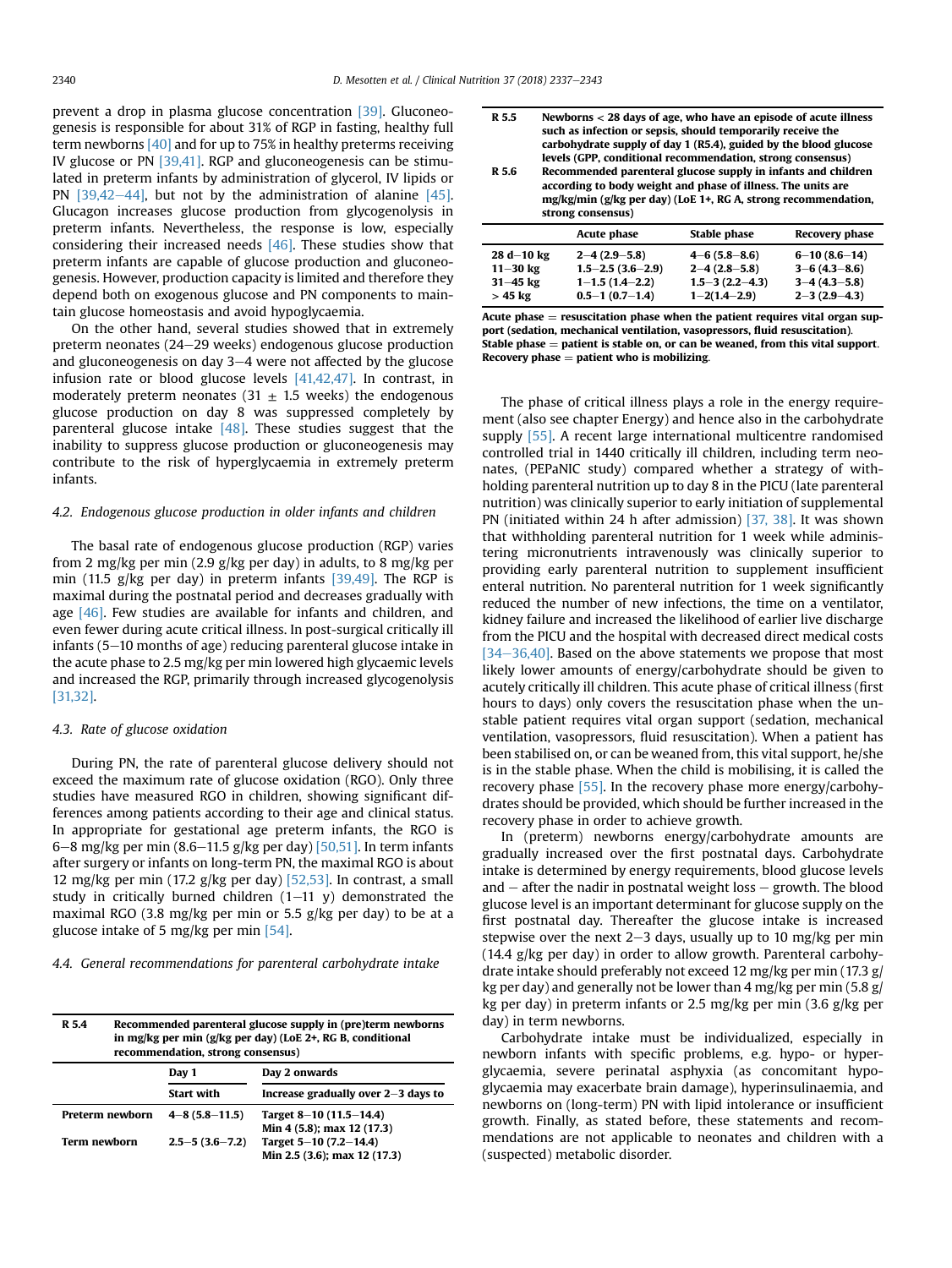#### 5. Dysglycemia and blood glucose management

### 5.1. Blood glucose measurements

#### R 5.7 Blood glucose measurements should preferably be performed on blood gas analysers (LoE 2+, RG B, strong recommendation, strong consensus)

Blood glucose management starts with measuring blood glucose levels. These measurements should be accurate and accessible for bedside nurses and doctors at the bedside. Due to the use of capillary blood, anaemia and drugs that interfere with the enzymatic reaction of the blood glucose measurement such as ascorbic acid and acetaminophen, the accuracy of handheld blood glucose meters is less accurate in critically ill patients [\[56\]](#page-6-0). In critically ill patients blood glucose levels can be measured most accurately yet still practically on arterial blood using blood gas analysers  $[57-59]$  $[57-59]$ . In patients who do not need an arterial line, handheld blood glucose meters may be used [\[58,60\]](#page-6-0).

In newborn infants the accuracy of handheld blood glucose meters is still of great concern  $[60-62]$  $[60-62]$  $[60-62]$ . Factors that influence glucose measurements are (amongst others) high haemoglobin levels and high bilirubin levels  $[62-64]$  $[62-64]$ . Despite this, handheld blood glucose meters are frequently used in daily clinical practice since they provide very rapid results. Standard laboratory testing is not preferable because of the delay in obtaining a result and the possibility of falsely low results due to ongoing glycolysis in the sample, if appropriate pre-analytical guidelines are neglected [\[65\].](#page-6-0) At present, the best method combining quick results and accuracy is delivered by blood gas analysers with glucose modules for blood glucose measurements in newborn infants [\[66,67\]](#page-6-0).

## 5.2. Hyperglycaemia

| R 5.8  | Hyperglycaemia > 8 mmol/L (145 mg/dL) should be avoided in<br>paediatric ICU patients because of increased morbidity and<br>mortality (LoE 1+, RG A, strong recommendation,<br>strong consensus)                                                          |
|--------|-----------------------------------------------------------------------------------------------------------------------------------------------------------------------------------------------------------------------------------------------------------|
| R 5.9  | In PICU, repetitive blood glucose levels $>10$ mmol/L (180 mg/dL)<br>should be treated with continuous insulin infusion (LoE 1+,<br>RG A, strong recommendation, strong consensus)                                                                        |
| R 5.10 | Hyperglycaemia > 8 mmol/L (145 mg/dL) should be avoided in<br>neonatal ICU patients because it is associated with increased<br>morbidity and mortality (LoE 2–, RG B, strong<br>recommendation, strong consensus)                                         |
| R 5.11 | In NICU, repetitive blood glucose levels $>10$ mmol/L (180 mg/dL)<br>should be treated with insulin therapy, when reasonable<br>adaptation of glucose infusion rate has been insufficient<br>(LoE 2+, RG 0, conditional recommendation, strong consensus) |

In preterm infants, the most common definition of hyperglycaemia is a blood glucose level exceeding 10 mmol/L (180 mg/  $dL$ )  $[68]$  and this has been associated with increased morbidity  $[69-73]$  $[69-73]$  $[69-73]$ . Insulin therapy in (preterm) newborns is effective in treating or preventing hyperglycaemia, but also leads to an increased incidence of hypoglycaemia. There is no evidence for recommending tight blood glucose management in the NICU [\[74\].](#page-6-0) Hence, insulin therapy at a low starting dose is preferred and only when reasonable adaptation of the glucose infusion rate is insufficient to control neonatal hyperglycaemia [\[75,76\].](#page-6-0)

In critically ill children, hyperglycaemia has consistently been associated with increased morbidity and mortality  $[77-81]$  $[77-81]$ . Malnourished children with hyperglycaemia have a greater risk of mortality than well-nourished patients [\[82\]](#page-6-0). The definitions for hyperglycaemia range from blood glucose levels above 7 mmol/L (126 mg/dL)  $[83]$  to levels above 8.3 mmol/L (150 mg/dL)  $[84]$ . In a single-centre RCT, tight blood glucose management, to levels between 2.8 and 4.4 mmol/L (50–80 mg/dL) in infants and between 3.9 and 5.6 mmol/L (70-100 mg/dL) in children, reduced the incidence of nosocomial infections, shortened length of stay in the ICU and lowered mortality rate  $[85]$ . However, a quarter of the children in the intervention group experienced at least one episode of hypoglycaemia below 2.2 mmol/L (40 mg/dL). Also in severely burned paediatric patients, intensive insulin therapy decreased morbidity [\[86\]](#page-6-0). Blood glucose control to a slightly higher target range than the study by Vlasselaers et al. did not result in a better outcome in multicentre trials, in comparison with the control group in which insulin treatment was only started in case of excessive hyperglycaemia [\[87,88\]](#page-6-0). A meta-analysis of these four trials revealed that tight blood glucose control in critically ill children does not decrease mortality, but reduces new infections. Yet, tight blood glucose control is strongly associated with a higher incidence of hypoglycaemia [\[89\].](#page-6-0)

## 5.3. Hypoglycaemia

| R 5.12 | Repetitive and/or prolonged hypoglycaemia $\leq$ 2.5 mmol/L<br>(45 mg/dL) should be avoided in all ICU patients (extrapolated |
|--------|-------------------------------------------------------------------------------------------------------------------------------|
|        | LoE 2+. RG 0. strong recommendation, strong consensus)                                                                        |

In critically ill children hypoglycaemia is defined as a blood glucose level below 2.8 mmol/L  $(50 \text{ mg/dL})$  [\[90\]](#page-6-0) or below 3.3 mmol/ L (60 mg/dL)  $[91]$ . A recent systematic review and meta-analysis proposed to define hypoglycaemia as  $2.2-2.5$  mmol/L  $\left($  <40–45 mg/dL) in newborns and 3.3–3.6 mmol/L (<60–65 mg/  $dL$ ) in children [\[90\].](#page-6-0) The association between hypoglycaemia and mortality risk is less robust in critically ill children, since severity of illness and age may be important confounders [\[90,92\]](#page-6-0). Also the long term consequences of a brief period of low glucose levels, that are not associated with clinical signs, remain uncertain. Four years after study inclusion in the trial on tight blood glucose management and being exposed to hypoglycaemia, the children who underwent tight blood glucose control did not show impaired neurocognitive development [\[92\]](#page-6-0). Studies on the effect of hypoglycaemia in the postnatal period on subsequent neurodevelopment are mostly of poor methodological quality and so far could not provide a valid estimate [\[93\]](#page-6-0). In preterm newborns a large cohort study reported impaired motor and cognitive development at 18 months [\[94\]](#page-6-0), but found no differences in developmental progress or physical disability 15 years after recurrent low blood glucose levels  $\langle$  <2.5 mmol/L) in the first 10 days after birth [\[95\].](#page-6-0) In a more recent cohort study neonatal ( $\geq$ 35 weeks) hypoglycaemia was not associated with impaired neurological outcome at two years when treated to maintain blood glucose concentra-tions of at least 2,6 mmol/L (47 mg/dL) [\[96\].](#page-6-0) In (preterm) newborns the suggested blood glucose operational threshold concentrations at which clinicians should consider intervention are: a single measurement of blood glucose <1 mmol/L (18 mg/dL); blood glucose level <2 mmol/L (36 mg/dL) which remains below the same value at the next measurement; or a single measurement of  $<$  2.5 mmol/L (45 mg/dL) in a newborn with abnormal clinical signs [\[97\].](#page-6-0) Certainly newborns with risk factors for hypoglycaemia, such as premature birth, low birth weight and perinatal asphyxia, require close monitoring and management of their blood glucose levels [\[98\].](#page-6-0)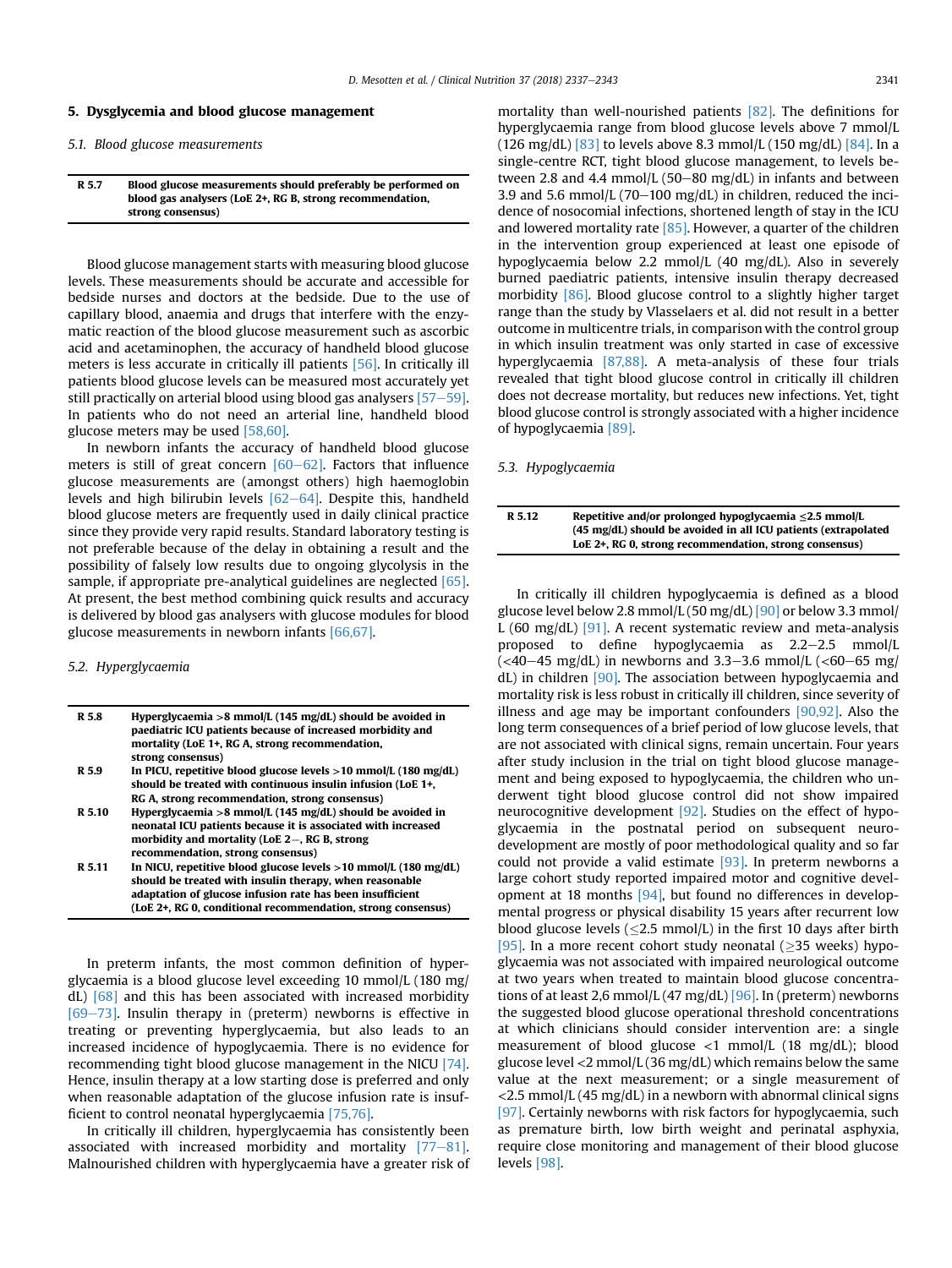<span id="page-5-0"></span>None declared.

### References

- [1] Kalhan SC, Kilic I. Carbohydrate as nutrient in the infant and child: range of acceptable intake. Eur J Clin Nutr 1999;53(Suppl. 1):S94-100.
- [2] Lang CH, Frost RA, Vary TC. Regulation of muscle protein synthesis during sepsis and inflammation. Am J Physiol Endocrinol Metab 2007;293(2):  $F453 - 9$
- [3] Magnoni S, Tedesco C, Carbonara M, Pluderi M, Colombo A, Stocchetti N. Relationship between systemic glucose and cerebral glucose is preserved in patients with severe traumatic brain injury, but glucose delivery to the brain may become limited when oxidative metabolism is impaired: implications for glycemic control. Crit Care Med 2012;40(6):1785-91.
- [4] Vespa P, McArthur DL, Stein N, Huang SC, Shao W, Filippou M, et al. Tight glycemic control increases metabolic distress in traumatic brain injury: a randomized controlled within-subjects trial. Crit Care Med 2012:40(6):1923-9.
- [5] Suresh D, Athanassaki I, Jeha GS, Heptulla RA. Total parenteral nutrition associated with severe insulin resistance following hematopoietic stem cell transplantation in patients with hemophagocytic syndrome: report on two cases. Pediatr Diabetes 2010;11(1):70-3.
- [6] Verbruggen SC, Schierbeek H, Coss-Bu J, Joosten KF, Castillo L, van Goudoever JB. Albumin synthesis rates in post-surgical infants and septic adolescents; influence of amino acids, energy, and insulin. Clin Nutr 2011;30(4):469-77.
- [7] Geukers VG, Li Z, Ackermans MT, Bos AP, Jinfeng L, Sauerwein HP. High-carbohydrate/low-protein-induced hyperinsulinemia does not improve protein balance in children after cardiac surgery. Nutrition 2012;28(6):644-50.
- [8] Robin AP, Carpentier YA, Askanazi J, Nordenstrom J, Kinney JM. Metabolic consequences of hypercaloric glucose infusions. Acta Chir Belg  $1981;80(2-3)$ :  $133 - 40.$
- [9] Koretz RL, Lipman TO, Klein S, American Gastroenterological A. AGA technical review on parenteral nutrition. Gastroenterology 2001;121(4):970-1001.
- [10] Mesotten D, Swinnen JV, Vanderhoydonc F, Wouters PJ, Van den Berghe G. Contribution of circulating lipids to the improved outcome of critical illness by glycemic control with intensive insulin therapy. J Clin Endocrinol Metab 2004;89(1):219-26.
- [11] Elwyn DH, Askanazi J, Kinney JM, Gump FE. Kinetics of energy substrates. Acta Chir Scand Suppl 1981;507:209-19.
- [12] Talpers SS, Romberger DJ, Bunce SB, Pingleton SK. Nutritionally associated increased carbon dioxide production. Excess total calories vs high proportion of carbohydrate calories. Chest  $1992;102(2):551-5$ .
- [13] Askanazi J, Weissman C, LaSala PA, Milic-Emili J, Kinney JM. Effect of protein intake on ventilatory drive. Anesthesiology  $1984;60(2):106-10$ .
- [14] Rodriguez JL, Askanazi J, Weissman C, Hensle TW, Rosenbaum SH, Kinney JM. Ventilatory and metabolic effects of glucose infusions. Chest 1985;88(4):  $512 - 8$
- [15] Burke JF, Wolfe RR, Mullany CJ, Mathews DE, Bier DM. Glucose requirements following burn injury. Parameters of optimal glucose infusion and possible hepatic and respiratory abnormalities following excessive glucose intake. Ann Surg 1979;190(3):274-85.
- [16] Tulikoura I, Huikuri K. Morphological fatty changes and function of the liver, serum free fatty acids, and triglycerides during parenteral nutrition. Scand J Gastroenterol 1982;17(2):177-85.
- [17] Aarsland A, Chinkes D, Wolfe RR. Contributions of de novo synthesis of fatty acids to total VLDL-triglyceride secretion during prolonged hyperglycemia/ hyperinsulinemia in normal man. J Clin Invest 1996;98(9):2008-17.
- [18] Klein CJ, Stanek GS, Wiles 3rd CE. Overfeeding macronutrients to critically ill adults: metabolic complications. J Am Diet Assoc 1998;98(7):795-806.
- [19] Schwarz JM, Neese RA, Turner S, Dare D, Hellerstein MK. Short-term alterations in carbohydrate energy intake in humans. Striking effects on hepatic glucose production, de novo lipogenesis, lipolysis, and whole-body fuel selection. J Clin Invest  $1995;96(6):2735-43$ .
- [20] Hudgins LC, Hellerstein M, Seidman C, Neese R, Diakun J, Hirsch J. Human fatty acid synthesis is stimulated by a eucaloric low fat, high carbohydrate diet. J Clin Invest 1996;97(9):2081-91.
- [21] Agius L. High-carbohydrate diets induce hepatic insulin resistance to protect the liver from substrate overload. Biochem Pharmacol  $2013;85(3):306-12$ .
- [22] KhovidhunkitW, Kim MS, Memon RA, Shigenaga JK, Moser AH, Feingold KR, et al. Effects of infection and inflammation on lipid and lipoprotein metabolism: mechanisms and consequences to the host. I Lipid Res 2004;45(7):1169–96.
- [23] Chien JY, Jerng JS, Yu CJ, Yang PC. Low serum level of high-density lipoprotein cholesterol is a poor prognostic factor for severe sepsis. Crit Care Med 2005;33(8):1688-93.
- [24] Vermont CL, den Brinker M, Kakeci N, de Kleijn ED, de Rijke YB, Joosten KF, et al. Serum lipids and disease severity in children with severe meningococcal sepsis. Crit Care Med 2005;33(7):1610-5.
- [25] Preissig CM, Rigby MR. Hyperglycaemia results from beta-cell dysfunction in critically ill children with respiratory and cardiovascular failure: a prospective observational study. Crit Care 2009;13(1):R27.
- [26] Verbruggen SC, Coss-Bu J, Wu M, Schierbeek H, Joosten KF, Dhar A, et al. Current recommended parenteral protein intakes do not support protein synthesis in critically ill septic, insulin-resistant adolescents with tight glucose control. Crit Care Med  $2011;39(11):2518-25$ .
- [27] Vlaardingerbroek H, Vermeulen MJ, Rook D, van den Akker CH, Dorst K, Wattimena JL, et al. Safety and efficacy of early parenteral lipid and high-dose amino acid administration to very low birth weight infants. J Pediatr  $2013:163(3)$ . 638-44 e1-5.
- [28] Macfie J, Smith RC, Hill GL. Glucose or fat as a nonprotein energy source? A controlled clinical trial in gastroenterological patients requiring intravenous
- nutrition. Gastroenterology 1981;80(1):103–7.<br>[29] Pineault M, Chessex P, Bisaillon S, Brisson G. Total parenteral nutrition in the newborn: impact of the quality of infused energy on nitrogen metabolism. Am J Clin Nutr  $1988.47(2)$ : 298-304
- [30] Koletzko B, Goulet O, Hunt J, Krohn K, Shamir R, Parenteral Nutrition Guidelines Working G, et al. Guidelines on Paediatric Parenteral Nutrition of the European Society of Paediatric Gastroenterology, Hepatology and Nutrition (ESPGHAN) and the European Society for Clinical Nutrition and Metabolism (ESPEN), supported by the European Society of Paediatric Research (ESPR).<br>J Pediatr Gastroenterol Nutr 2005;41(Suppl. 2):S1—87.
- [31] de Betue CT, Verbruggen SC, Schierbeek H, Chacko SK, Bogers AJ, van Goudoever JB, et al. Does a reduced glucose intake prevent hyperglycemia in children early after cardiac surgery? A randomized controlled crossover study. Crit Care 2012;16(5):R176.
- [32] Verbruggen SC, de Betue CT, Schierbeek H, Chacko S, van Adrichem LN, Verhoeven J, et al. Reducing glucose infusion safely prevents hyperglycemia in post-surgical children. Clin Nutr 2011;30(6):786-92.
- [33] Dylewksi ML, Baker M, Prelack K, Weber JM, Hursey D, Lydon M, et al. The safety and efficacy of parenteral nutrition among pediatric patients with burn injuries. Pediatr Crit Care Med  $2013;14(3):e120-5$ .
- [34] Vanhorebeek I, Verbruggen S, Casaer MP, Gunst J, Wouters PJ, Hanot J, et al. Effect of early supplemental parenteral nutrition in the paediatric ICU: a preplanned observational study of post-randomisation treatments in the PEPaNIC trial. Lancet Respir Med 2017 Jun;5(6):475-83. [http://dx.doi.org/](http://dx.doi.org/10.1016/S2213-2600(17)30186-8) [10.1016/S2213-2600\(17\)30186-8](http://dx.doi.org/10.1016/S2213-2600(17)30186-8). Epub 2017 May 15.
- [35] Van Puffelen E, Vanhorebeek I, Joosten KF, Wouters PJ, Van den Berghe G, Verbruggen SC. Early versus late parenteral nutrition in critically ill, term neonates: a preplanned secondary subgroup analysis of the PEPaNIC multicentre, randomised controlled trial. The Lancet Child & Adolescent Health  $2(7):505 - 515.$
- [36] Van Puffelen E, Polinder S. Cost-effectiveness study of early versus late parenteral nutrition in critically ill children (PEPaNIC): preplanned secondary analysis of a multicentre randomised controlled trial. Crit Care 2018 Jan 15;22(1):4. [http://dx.doi.org/10.1186/s13054-017-1936-2.](http://dx.doi.org/10.1186/s13054-017-1936-2)
- [37] Fivez T, Kerklaan D, Verbruggen S, Vanhorebeek I, Verstraete S, Tibboel D, et al. Impact of withholding early parenteral nutrition completing enteral nutrition in pediatric critically ill patients (PEPaNIC trial): study protocol for a randomized controlled trial. Trials 2015;16:202.
- [38] Fivez T, Kerklaan D, Mesotten D, Verbruggen S, Wouters PJ, Vanhorebeek I, et al. Early versus late parenteral nutrition in critically ill children. N Engl J Med 2016;374(12):1111-22.
- [39] Van Kempen AA, Romijn JA, Ruiter AF, Ackermans MT, Endert E, Hoekstra JH, et al. Adaptation of glucose production and gluconeogenesis to diminishing glucose infusion in preterm infants at varying gestational ages. Pediatr Res 2003:53(4):628-34.
- [40] Kalhan SC, Parimi P, Van Beek R, Gilfillan C, Saker F, Gruca L, et al. Estimation of gluconeogenesis in newborn infants. Am J Physiol Endocrinol Metab 2001;281(5):E991-7.
- [41] Chacko SK, Sunehag AL. Gluconeogenesis continues in premature infants receiving total parenteral nutrition. Arch Dis Child Fetal Neonatal Ed  $2010;95(6);F413-8.$
- [42] Chacko SK, Ordonez J, Sauer PJ, Sunehag AL. Gluconeogenesis is not regulated by either glucose or insulin in extremely low birth weight infants receiving total parenteral nutrition. J Pediatr  $2011,158(6):891-6$ .
- [43] Sunehag AL, Haymond MW, Schanler RJ, Reeds PJ, Bier DM. Gluconeogenesis in very low birth weight infants receiving total parenteral nutrition. Diabetes 1999:48(4):791-800.
- [44] van Kempen AA, van der Crabben SN, Ackermans MT, Endert E, Kok JH, Sauerwein HP. Stimulation of gluconeogenesis by intravenous lipids in preterm infants: response depends on fatty acid profile. Am J Physiol Endocrinol Metab 2006;290(4):E723-30.
- [45] van Kempen AA, Romijn JA, Ruiter AF, Endert E, Weverling GJ, Kok JH, et al. Alanine administration does not stimulate gluconeogenesis in preterm infants. Metab Clin Exp 2003;52(8):945-9.
- [46] van Kempen AA, Ackermans MT, Endert E, Kok JH, Sauerwein HP. Glucose production in response to glucagon is comparable in preterm AGA and SGA infants. Clin Nutr  $2005;24(5);727-36$ .
- [47] Cowett RM, Oh W, Schwartz R. Persistent glucose production during glucose infusion in the neonate. J Clin Invest  $1983$ ; $71(3)$ : $467-75$ .
- [48] Lafeber HN, Sulkers EJ, Chapman TE, Sauer PJ. Glucose production and oxidation in preterm infants during total parenteral nutrition. Pediatr Res 1990;28(2):153-7.
- [49] Mitanchez D. Glucose regulation in preterm newborn infants. Horm Res 2007:68(6):265-71.